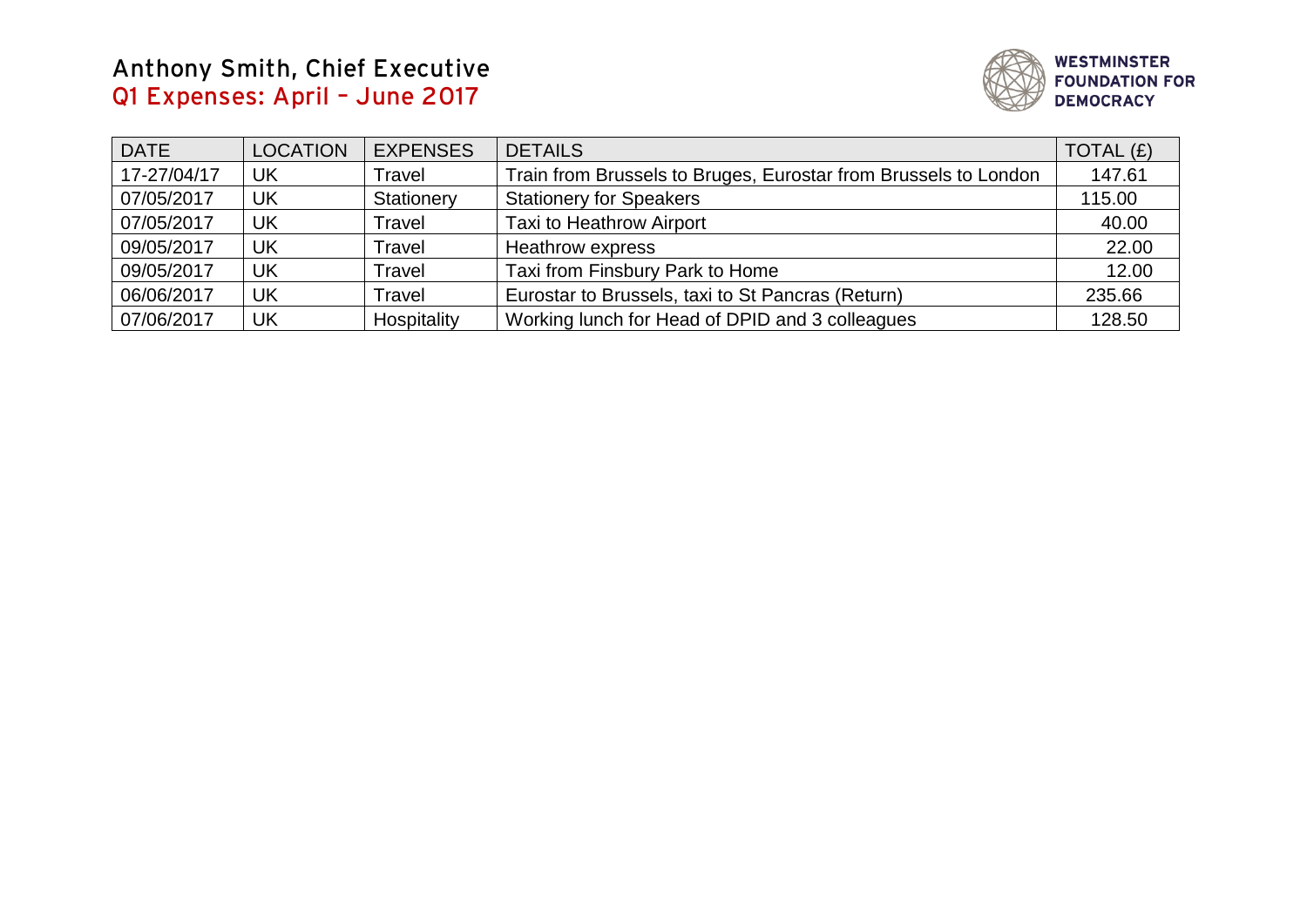## **Anthony Smith, Chief Executive Q2 Expenses: July – September 2017**



| <b>DATE</b> | <b>LOCATION</b>           | <b>EXPENSES</b>           | <b>DETAILS</b>                              | TOTAL $(f)$ |
|-------------|---------------------------|---------------------------|---------------------------------------------|-------------|
| 04/07/2017  | UK                        | Stationery                | A4 Folder                                   | 20.00       |
| 23-26/07/17 | UK                        | Travel                    | Mini cab- Home -LHR                         | 40.00       |
| 23-26/07/17 | Abuja                     | Hospitality               | Dinner in Abuja                             | 14.45       |
| 23-26/07/17 | <b>UK</b>                 | Travel                    | Heathrow express                            | 22.00       |
| 14-15/09/17 | UK                        | Travel                    | Mini cab to Luton airport, Heathrow express | 87.00       |
| 26-27/09/17 | UK and<br><b>Brussels</b> | Travel and<br>Hospitality | Eurostar, taxi, Metro tickets and Lunch     | 347.52      |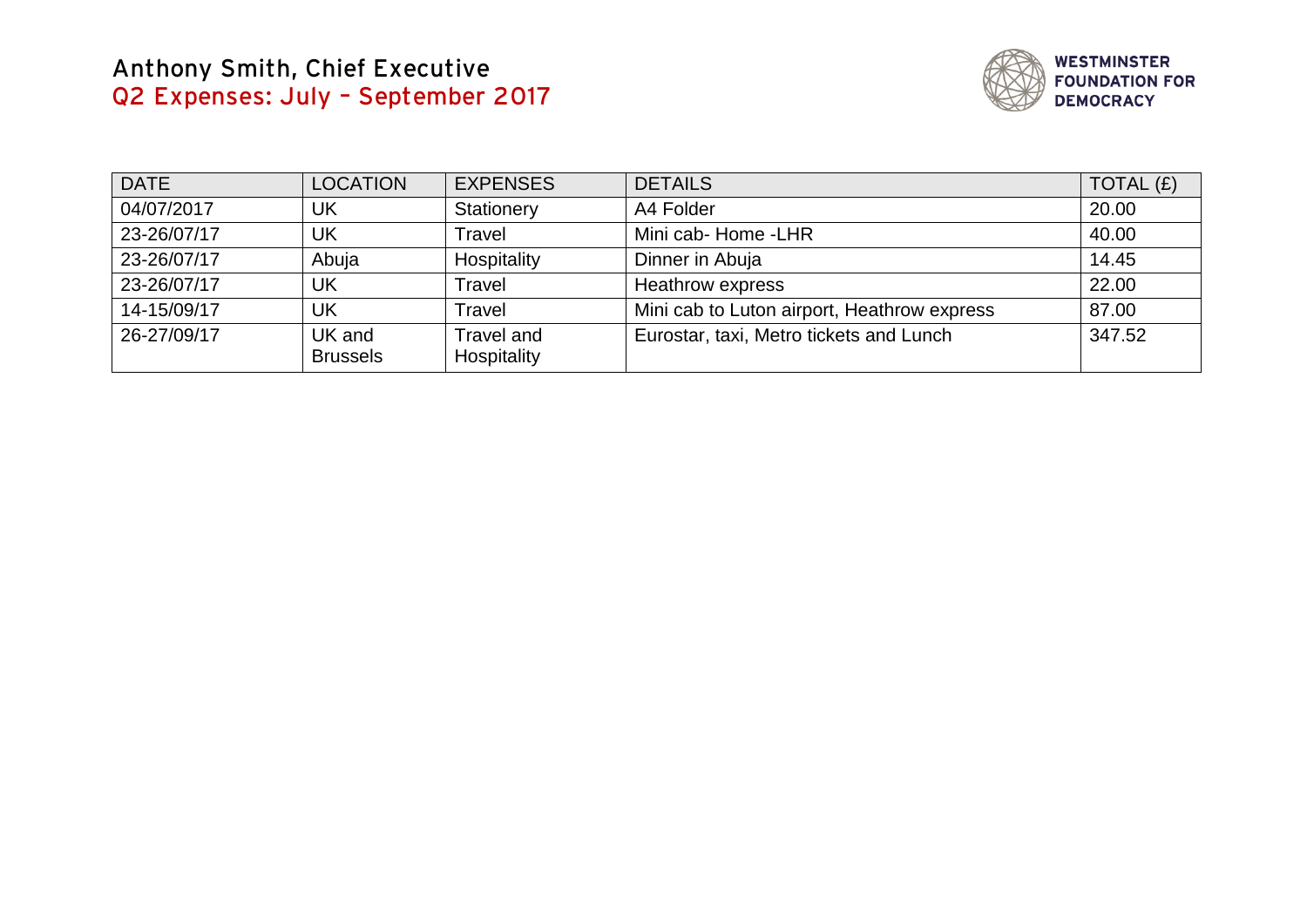

| <b>DATE</b>   | <b>LOCATION</b> | <b>EXPENSES</b>                 | <b>DETAILS</b>                               | TOTAL $(E)$ |
|---------------|-----------------|---------------------------------|----------------------------------------------|-------------|
|               |                 | Hospitality and                 |                                              |             |
| $1 - 3/10/17$ | UK              | Travel                          | Train to Manchester/ London and Lunch        | 103.10      |
|               | UK and          |                                 |                                              |             |
| $2 - 4/11/17$ | Bangladesh      | Travel                          | Heathrow express, Travel in Bangladesh       | 123.30      |
|               | UK and          |                                 | Train, Taxi and Dinner in Belgrade, Heathrow |             |
| 09-21/11/17   | Belgrade        | <b>Travel &amp; Hospitality</b> | express                                      | 427.19      |